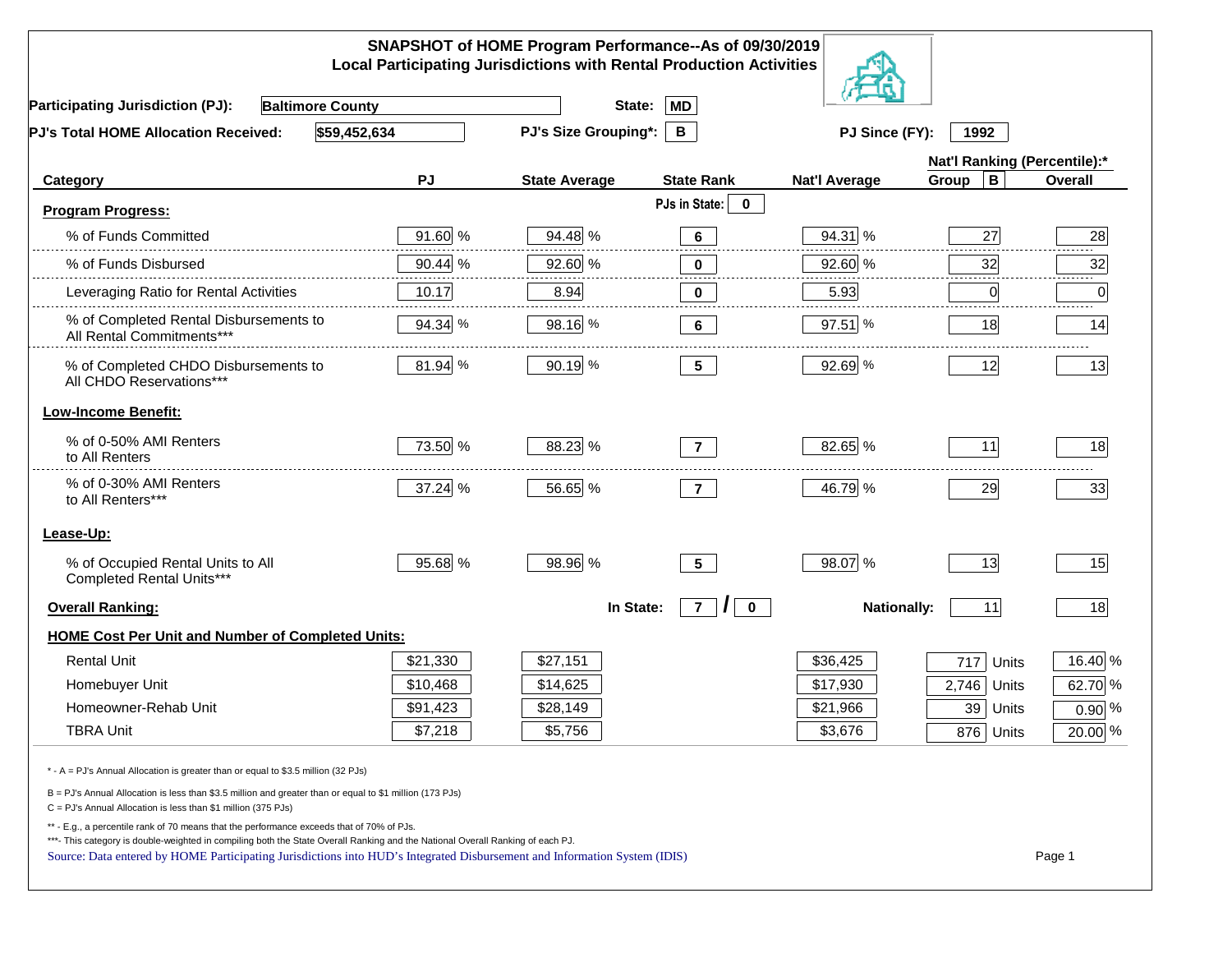|                                                                                                                                                                  |      |                        |                                 |                     | <b>Program and Beneficiary Characteristics for Completed Units</b> |                                 |      |                      |                                          |             |
|------------------------------------------------------------------------------------------------------------------------------------------------------------------|------|------------------------|---------------------------------|---------------------|--------------------------------------------------------------------|---------------------------------|------|----------------------|------------------------------------------|-------------|
| <b>Participating Jurisdiction (PJ): Baltimore County</b>                                                                                                         |      |                        |                                 | MD <sup>1</sup>     |                                                                    |                                 |      |                      |                                          |             |
| <b>Total Development Costs:</b><br>(average reported cost per unit in                                                                                            |      | <b>Rental</b>          | Homebuyer                       |                     | <b>Homeowner</b>                                                   | <b>CHDO Operating Expenses:</b> |      | PJ:                  |                                          | $1.1$ %     |
| PJ:<br><b>HOME-assisted projects)</b>                                                                                                                            |      | \$176,719              | \$116,166                       |                     | \$157,794                                                          | (% of allocation)               |      | <b>National Avg:</b> |                                          | $1.1$ %     |
| State:*<br>National:**                                                                                                                                           |      | \$135,251<br>\$135,225 | \$107,727<br>\$88,236           |                     | \$33,676<br>\$26,222                                               |                                 |      |                      |                                          |             |
|                                                                                                                                                                  |      |                        |                                 |                     |                                                                    |                                 |      |                      |                                          |             |
|                                                                                                                                                                  | %    | %                      | Rental Homebuyer Homeowner<br>% | <b>TBRA</b><br>$\%$ |                                                                    |                                 |      |                      | <b>Rental Homebuyer Homeowner</b>        | <b>TBRA</b> |
| <b>RACE:</b>                                                                                                                                                     |      |                        |                                 |                     | <b>HOUSEHOLD TYPE:</b>                                             |                                 | %    | $\frac{9}{6}$        | %                                        | $\%$        |
| White:                                                                                                                                                           | 46.4 | 45.6                   | 79.5                            | 0.0                 | Single/Non-Elderly:                                                |                                 | 26.2 | 24.7                 | 25.6                                     | 0.0         |
| <b>Black/African American:</b>                                                                                                                                   | 49.0 | 49.7                   | 20.5                            | 0.0                 | Elderly:                                                           |                                 | 42.1 | 1.9                  | 25.6                                     | 0.0         |
| Asian:                                                                                                                                                           | 1.0  | 0.3                    | 0.0                             | 0.0                 | <b>Related/Single Parent:</b>                                      |                                 | 19.5 | 42.2                 | 15.4                                     | 0.0         |
| American Indian/Alaska Native:                                                                                                                                   | 0.0  | 0.7                    | 0.0                             | 0.0                 | <b>Related/Two Parent:</b>                                         |                                 | 1.2  | 29.6                 | 17.9                                     | 0.0         |
| Native Hawaiian/Pacific Islander:                                                                                                                                | 0.0  | 0.2                    | 0.0                             | 0.0                 | Other:                                                             |                                 | 10.6 | 1.6                  | 15.4                                     | 0.0         |
| American Indian/Alaska Native and White:                                                                                                                         | 0.0  | 0.0                    | 0.0                             | 0.0                 |                                                                    |                                 |      |                      |                                          |             |
| Asian and White:                                                                                                                                                 | 0.1  | 0.1                    | 0.0                             | 0.0                 |                                                                    |                                 |      |                      |                                          |             |
| <b>Black/African American and White:</b>                                                                                                                         | 0.1  | 0.2                    | 0.0                             | 0.0                 |                                                                    |                                 |      |                      |                                          |             |
| American Indian/Alaska Native and Black:                                                                                                                         | 0.1  | 0.1                    | 0.0                             | 0.0                 |                                                                    |                                 |      |                      |                                          |             |
| <b>Other Multi Racial:</b>                                                                                                                                       | 1.9  | 0.7                    | 0.0                             | 0.0                 |                                                                    |                                 |      |                      |                                          |             |
| Asian/Pacific Islander:                                                                                                                                          | 0.0  | 0.6                    | 0.0                             | 0.0                 |                                                                    |                                 |      |                      |                                          |             |
| <b>ETHNICITY:</b>                                                                                                                                                |      |                        |                                 |                     |                                                                    |                                 |      |                      |                                          |             |
| <b>Hispanic</b>                                                                                                                                                  | 1.3  | 1.9                    | 0.0                             | 0.0                 |                                                                    |                                 |      |                      |                                          |             |
| <b>HOUSEHOLD SIZE:</b>                                                                                                                                           |      |                        |                                 |                     | <b>SUPPLEMENTAL RENTAL ASSISTANCE:</b>                             |                                 |      |                      |                                          |             |
| 1 Person:                                                                                                                                                        | 62.1 | 21.7                   | 38.5                            | 0.0                 | Section 8:                                                         |                                 | 14.0 | $0.0$ <sup>#</sup>   |                                          |             |
| 2 Persons:                                                                                                                                                       | 21.6 | 25.9                   | 35.9                            | 0.0                 | <b>HOME TBRA:</b>                                                  |                                 | 0.0  |                      |                                          |             |
| 3 Persons:                                                                                                                                                       | 10.6 | 25.5                   | 10.3                            | 0.0                 | Other:                                                             |                                 | 6.0  |                      |                                          |             |
| 4 Persons:                                                                                                                                                       | 3.4  | 16.9                   | 12.8                            | 0.0                 | No Assistance:                                                     |                                 | 80.0 |                      |                                          |             |
| 5 Persons:                                                                                                                                                       | 1.3  | 7.2                    | 2.6                             | 0.0                 |                                                                    |                                 |      |                      |                                          |             |
| 6 Persons:                                                                                                                                                       | 0.7  | 1.9                    | 0.0                             | 0.0                 |                                                                    |                                 |      |                      |                                          |             |
| 7 Persons:                                                                                                                                                       | 0.3  | 0.8                    | 0.0                             | 0.0                 |                                                                    |                                 |      |                      |                                          |             |
| 8 or more Persons:                                                                                                                                               | 0.0  |                        | 0.0                             |                     |                                                                    |                                 |      |                      |                                          |             |
|                                                                                                                                                                  |      | 0.2                    |                                 | 0.0                 | # of Section 504 Compliant Units:                                  |                                 |      | 239                  |                                          |             |
| The State average includes all local and the State PJs within that state                                                                                         |      |                        |                                 |                     |                                                                    |                                 |      |                      |                                          |             |
| ** The National average includes all local and State PJs, and Insular Areas<br># Section 8 vouchers can be used for First-Time Homebuyer Downpayment Assistance. |      |                        |                                 |                     |                                                                    |                                 |      |                      |                                          |             |
|                                                                                                                                                                  |      |                        |                                 |                     |                                                                    |                                 |      |                      | <b>HOME Program Performance SNAPSHOT</b> |             |
| Source: Data entered by HOME Participating Jurisdictions into HUD's Integrated Disbursement and Information System (IDIS)                                        |      |                        |                                 |                     |                                                                    |                                 |      |                      | Page 2                                   |             |